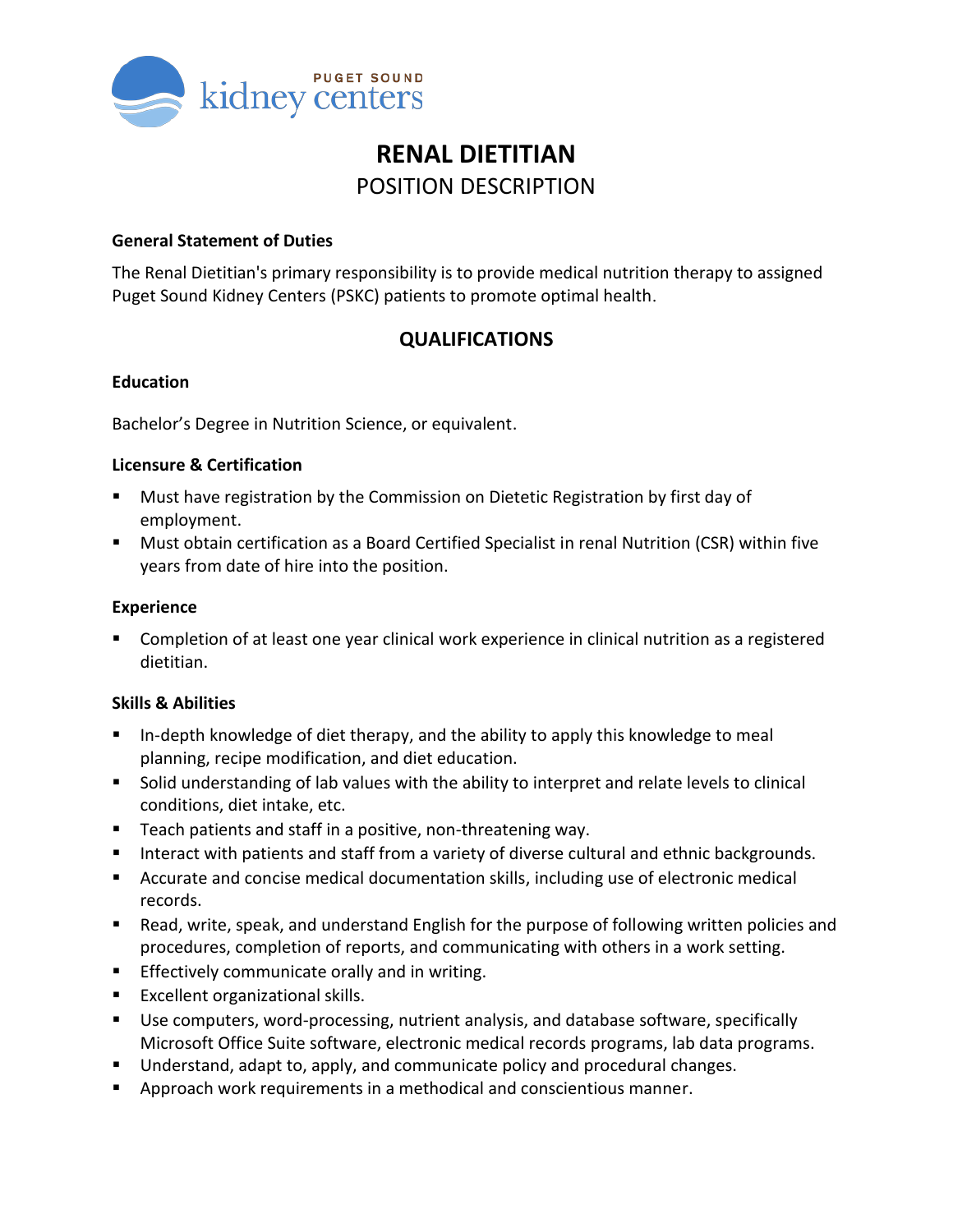- **Prioritize tasks and follow them through to completion in a timely manner, with minimal** supervision.
- **Manage multiple tasks simultaneously.**
- Consistently arrive at work on time, and maintain excellent attendance.
- **IDENTIFY**, assess, and resolve problems in a timely fashion.
- React calmly and effectively in emergency situations.
- **Maintain quality control standards.**
- **Follow the organization's policies and procedures.**
- **Maintain work area in a neat and orderly manner.**

# **ESSENTIAL FUNCTIONS**

- Educate assigned new patients on prescribed renal diet.
- Perform nutritional assessments on all assigned patients per Departmental Standards of Care.
- Monitor patient labs and dialysis adequacy for accuracy in collection.
- Review lab results, dialysis adequacy, fluid weight status, and nutrition concerns with assigned patients on monthly basis, and educate regarding appropriate nutrition related changes.
- Document monthly nutrition progress notes in medical record.
- Monitor critical labs, notify MD, RN, and document interventions per Critical Lab policy.
- **Provide any additional counseling per request.**
- **Monitor need for oral supplements, enteral or parenteral support, and facilitate initiation.**
- Make recommendations regarding nutritional related medications as appropriate.
- **Participate in monthly Patient Care Conferences (PCC).**
- **Track Nutrition related QAPI data, participate in QAPI meetings and QAPI projects.**
- **Teach Healthy Options classes per class schedule.**

# **OTHER FUNCTIONS**

- **Precept renal dietitian students doing clinical rotations at PSKC.**
- **Provide continuing education for staff.**
- Serve as a resource person for skilled nursing homes, adult family homes, hospitals, physicians, physician's support staff, and community organizations.
- **Perform home visits as needed.**
- Participate in professional activities as appropriate to renal nutrition.
- Other duties and/or tasks that may be assigned on an as-needed basis.
- **Specific duties related to CKD Program when assigned:** 
	- o Develop and evaluate education curriculum, materials.
	- o Organize, market and teach community classes.
	- o Coordinate grant writing and annual reports with CKD team.

# **REQUIREMENTS**

### **Physical Demands**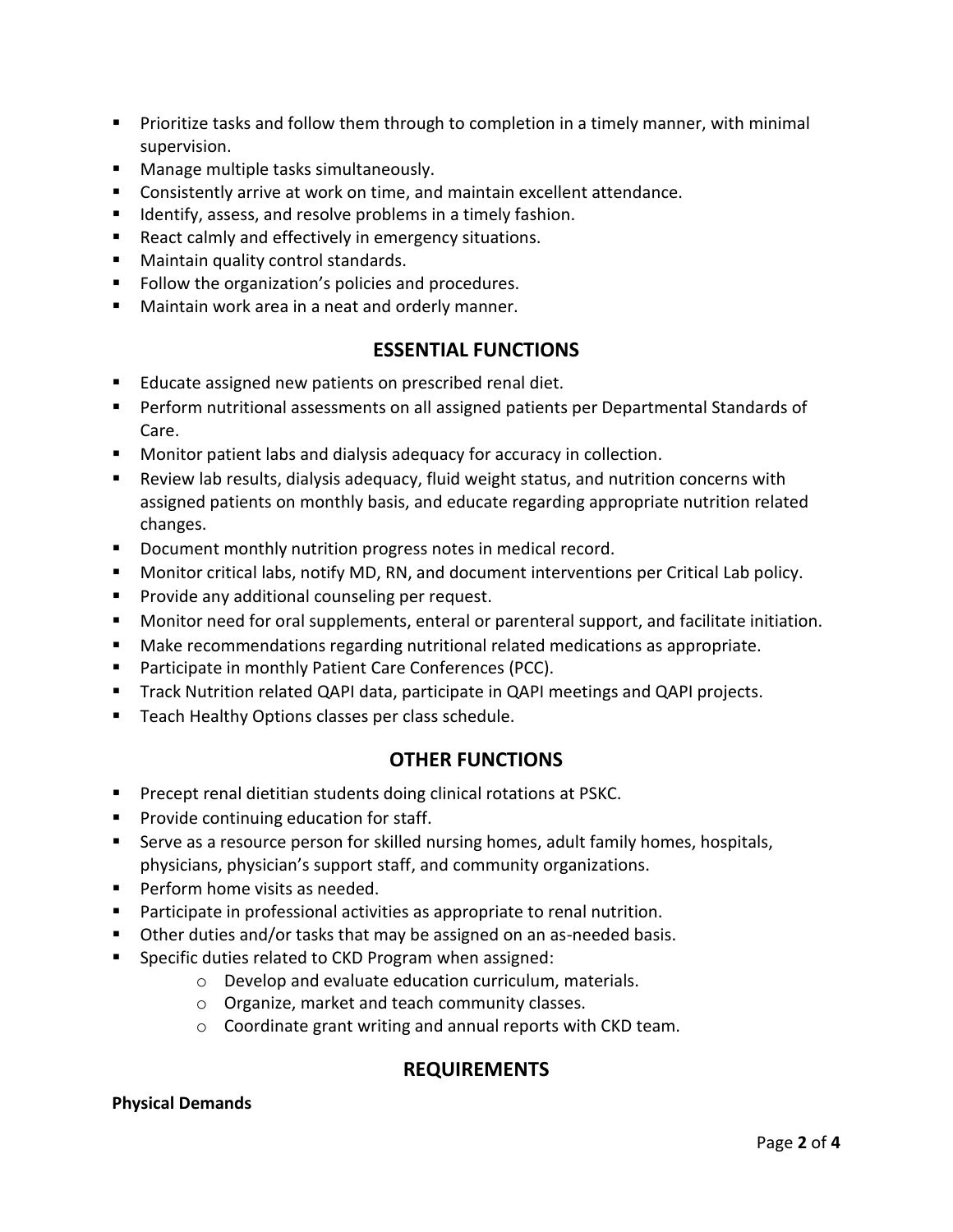- Writing up to 50% of the time.
- **Manual dexterity sufficient to write, type, and use a telephone, calculator.**
- Use a computer for up to five hours at a time.
- **Sitting for prolonged periods of time.**
- Lifting up to 20 pounds of nutritional supplements at a time.
- Walking and standing for several hours at a time, while communicating with staff and patients.
- Talking, hearing, and vision are required for communication with staff, patients, and visitors, including phone conversations.

#### **Mental Demands**

- **Determining and communicating departmental needs.**
- **Occasional stress due to work demands.**
- **Filexible, able to adapt to changing needs of patients.**
- Able to work within an active clinic environment, with the distractions of dialysis and emergency situations.
- **Perform nutritional calculations using algebraic calculations.**
- Occasional stress from dealing with chronically ill people.
- Apply educational and practical experience in performing accurate and complete nutritional assessments.
- **Evaluating appropriateness of documentation.**

#### **Other Requirements**

- Work at any PSKC facility.
- May require occasional flexible schedule to meet patient needs.
- Have access to reliable transportation to work sites.
- **Compliance with all PSKC policies and procedures.**
- Maintain confidentiality of patient records and employee information.
- **Successfully complete mandatory in-service trainings.**
- Ability to maintain professional relationships and boundaries with patients.
- **Dedication to professionalism, maturity, caring, and diplomacy.**
- **Continue to improve knowledge base on renal and other related conditions by reading** journal articles, attending PSKC in-services, attending conferences, etc.

# **EQUIPMENT & SOFTWARE USED**

- Computer and computer-related equipment.
- Microsoft Office software.
- Facsimile and copy machines.
- **Telephone.**
- Other equipment and tools necessary to perform the functions of the position.

## **WORK ENVIRONMENT**